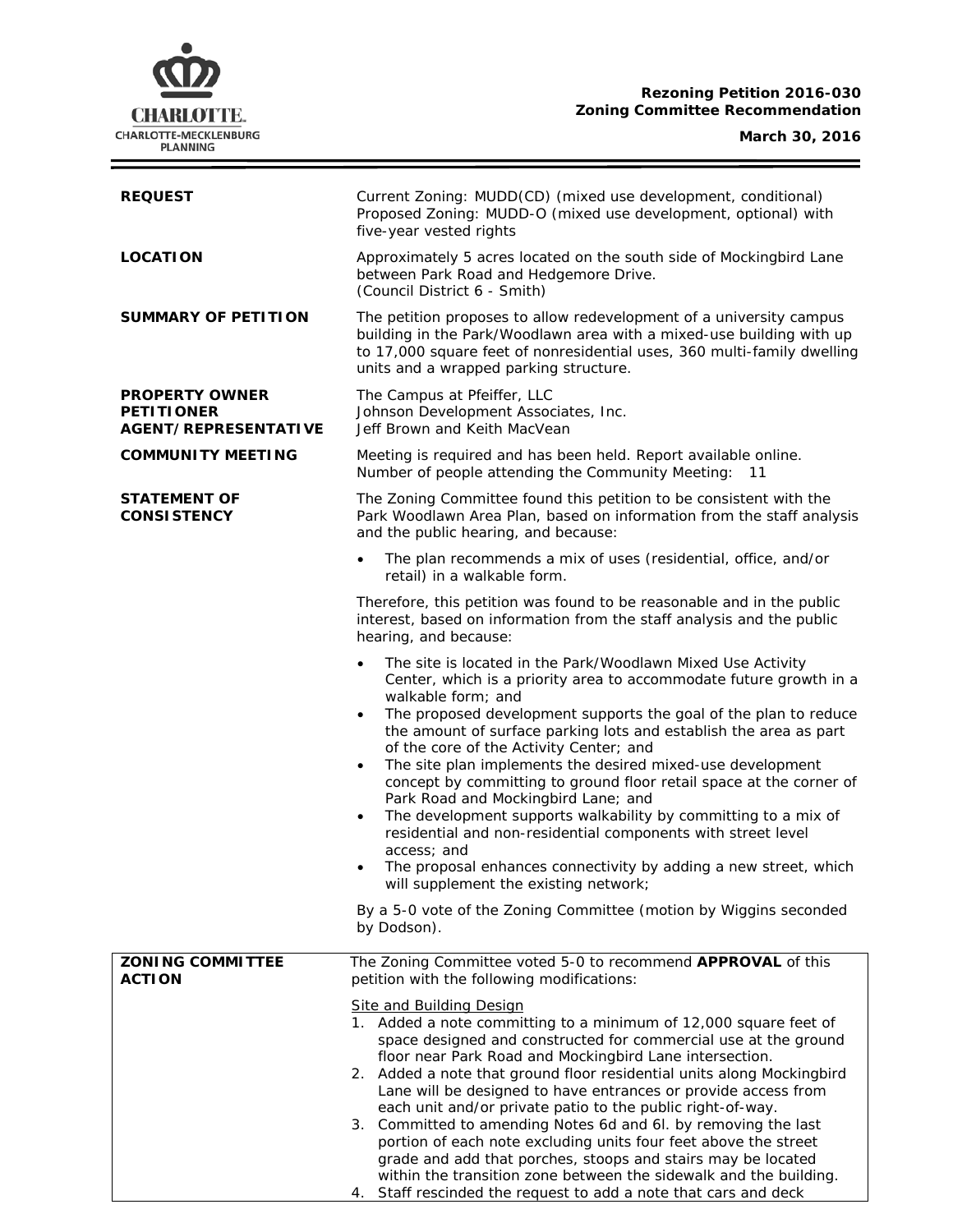| lighting on all levels of a structured parking facility must be         |
|-------------------------------------------------------------------------|
|                                                                         |
| screened from view from the street and adjacent properties              |
| because the petitioner added a note that cars will be screened from     |
| view and lighting located on the upper level will be designed to full   |
| cut-off type fixture and because the adjoining building is an           |
| unoccupied, multi-story, self-storage facility that screens the         |
| parking structure from Park Road.                                       |
| 5. Added an optional provision to not require screening between the     |
|                                                                         |
| existing shared parking areas as generally depicted on the              |
| schematic site plan.                                                    |
| 6. Staff rescinded the request to amend the private street planting     |
| strip and sidewalk location adjacent to the proposed building so        |
| that the planting strip is located at the back of curb with the 10-     |
| foot sidewalk behind the planting strip because the topography          |
| would create the need for large retaining walls and steps up to the     |
|                                                                         |
| building.                                                               |
| 7. Provided recessed on-street parking on the east side of the private  |
| street; indicated an eight-foot planting strip to be provided by        |
| future development.                                                     |
| 8. Provided a public access easement for the private street that allows |
| movement along the street and site access from the street to future     |
| development.                                                            |
| 9. Amended Note 1.d to specify the maximum number of principal          |
|                                                                         |
| buildings on the site is one.                                           |
| <b>Site and Building Design</b>                                         |
| 10. Amended Optional Provision Note 2.e by adding "with a width less    |
| than required by the Ordinance" after the words "allow the use of a     |
| 'green screen'" and add the word "similar" before the word              |
| "treatments" in both sentences.                                         |
| 11. Added a note under Streetscape, Buffer, Landscaping Open space      |
| and screening to specify the setback along the new private street.      |
| 12. Revised Note 6(d) to include "and ground level residential units    |
|                                                                         |
| located on Mockingbird Lane."                                           |
| 13. Revised Note 6(g) (iii) to be "horizontal variation of a minimum of |
| 8" and vertical variations of a minimum of 24 inches in wall            |
| planes; " and (iv) to be "or utilize enclosed balconies."               |
| 14. Revised Note 6(h) (ii) by adding "accompanied with a change in      |
| material"; struck item (iii) and added "Planning Director or            |
| designee" at the end of the note.                                       |
| 15. Revised Note 6(I) by adding "Individual ground floor residential"   |
| and "and have direct sidewalk connections to public right of way        |
|                                                                         |
| provided the units are not more than four feet above the grade of       |
| the public street right-of-way."                                        |
| 16. Amended the labels for the planting strip location on the east side |
| of the private street.                                                  |
| 17. Committed to amending Note 6h. to clarify in the last sentence the  |
| phrase "(including all of h above?)."                                   |
| Transportation                                                          |
| 18. Amended note 4.III.d to change the word "planning strip" to         |
| "planting strip."                                                       |
| 19. Committed to adding a note that the petitioner will dedicate any    |
|                                                                         |
| additional right-of-way necessary to include the proposed planting      |
| strip and sidewalk. Note will also indicate sidewalks may be located    |
| within an easement with approval of Planning and CDOT staff             |
| during construction plan review.                                        |
| 20. Committed to providing an eight-foot sidewalk at the southeast      |
| corner of the site around the angled parking to the eastern property    |
| line with a transition to match up with a future eight-foot planting    |
| strip and eight-foot sidewalk on east side of the private street.       |
|                                                                         |
|                                                                         |

| VOTE | Motion/Second: | Eschert / Wiggins                              |
|------|----------------|------------------------------------------------|
|      | Yeas:          | Dodson, Eschert, Majeed, Sullivan, and Wiggins |
|      | Navs:          | None                                           |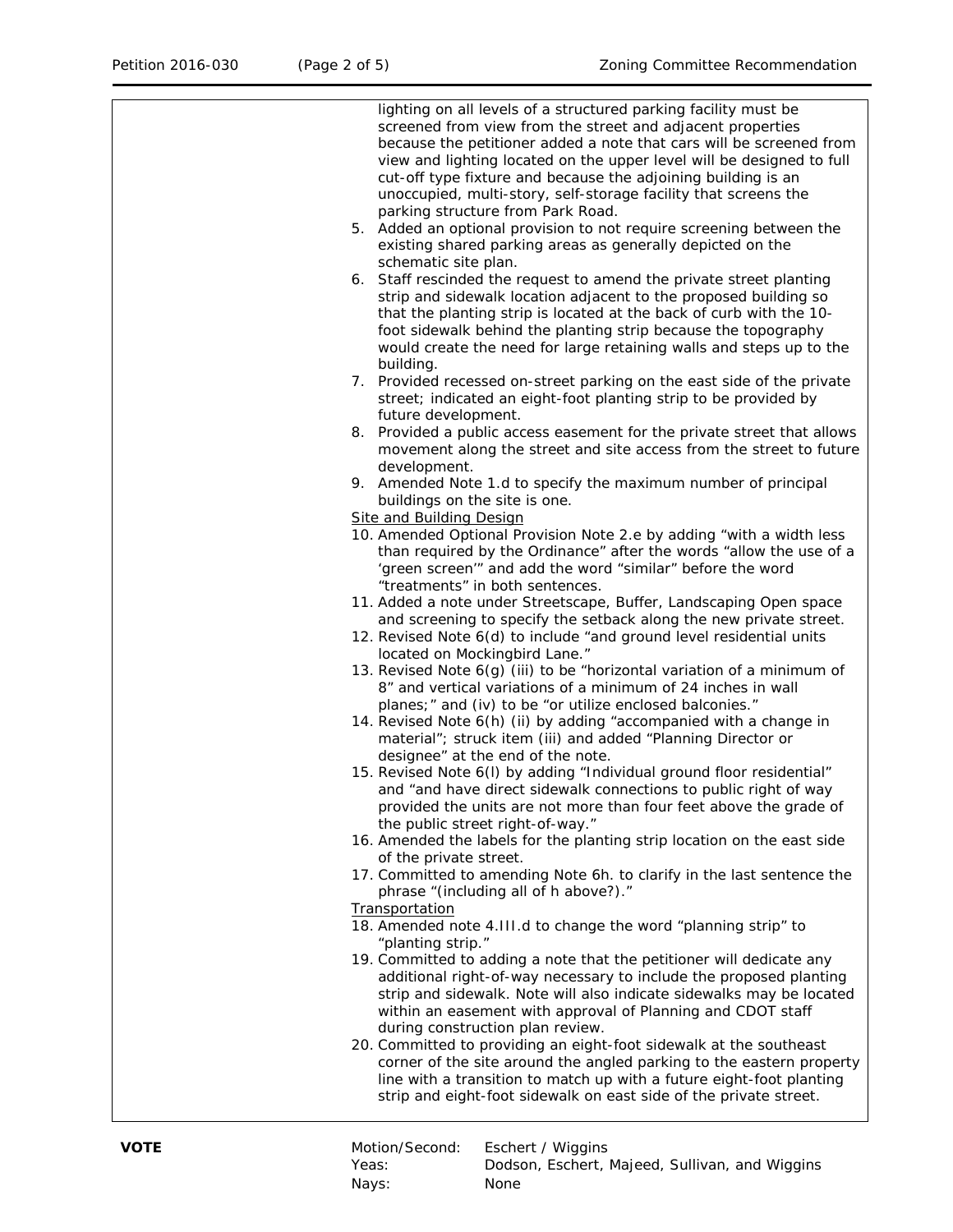|                                              | Absent:<br>Recused:                                                                                                                                                                                                                                  | Labovitz<br>Lathrop                                           |  |
|----------------------------------------------|------------------------------------------------------------------------------------------------------------------------------------------------------------------------------------------------------------------------------------------------------|---------------------------------------------------------------|--|
| <b>ZONING COMMITTEE</b><br><b>DISCUSSION</b> | Staff provided a summary of the proposed rezoning and noted that the<br>petitioner had committed to address the outstanding issues noted in<br>the agenda. Staff also pointed out that the petition is consistent with<br>the adopted land use plan. |                                                               |  |
|                                              | There was no further discussion of the petition.                                                                                                                                                                                                     |                                                               |  |
| <b>STAFF OPINION</b>                         |                                                                                                                                                                                                                                                      | Staff agrees with the recommendation of the Zoning Committee. |  |

### **FINAL STAFF ANALYSIS**

#### **(Pre-Hearing Analysis online at [www.rezoning.org\)](http://www.rezoning.org/)**

#### **PLANNING STAFF REVIEW**

#### • **Proposed Request Details**

The site plan accompanying this petition contains the following provisions: Land Use:

- Allows the development of up to 360 multi-family residential dwelling units and up to 17,000 square feet of floor area devoted to retail, eating/drinking/entertainment establishments, general/medical office and personal service uses.
- Limits the building height to a maximum of six stories, not to exceed 80 feet.
- Allows a maximum of one principal building on the site.
- Specifies that the allowed non-residential uses will be located on the ground floor of the building located at the intersection of Park Road and Mockingbird Lane.
- Prohibits the following uses: gasoline service stations with or without a convenience store and car washes (except as an amenity/accessory car wash for the residents of the site.) Building Design:

### • Specifies building materials and provides a rendering reflecting the intended architectural style of the building.

- Specifies that non-residential uses along Park Road and Mockingbird Lane will have entrances oriented toward the streets. Ground floor residential uses will have entrances or provide access to the public right-of-way.
- Provides numerous building design standards.
- Specifies the petitioner will create a point of interest at the corner of Park Road and Mockingbird Lane in order to stimulate pedestrian activity and interest at this location and will provide at least 12,000 square feet of space designed and constructed for retail activity at the corner of the building.

Transportation/Streetscape:

- Commits to contributing \$25,000 towards a future signal at the intersection of Mockingbird Lane and Park Road prior to the issuance of the first certificate of occupancy. If the signal is fully funded or installed at the time the contribution is required then CDOT may utilize the money to fund other roadway improvements in the Park Road/Woodlawn area.
- Commits that the petitioner will modify the existing median in westbound Mockingbird Lane to create a combined left-thru lane and modify the westbound left-turn lane to a right-turn lane with 225 feet of storage.
- Provides access to the site via an existing drive off Park Road, a new drive off Mockingbird Lane and a new private street with a public access easement along the eastern property line.
- Provides a new private street with on-street parking on both sides and a public access easement along the eastern property line. Commits to an eight-foot planting strip next to the proposed building and a 10-foot sidewalk between the planting strip and on-street parking along the west side and indicates an eight-foot planting strip and six-foot sidewalk to be provided when adjacent property develops along the east side on the new street.
- Provides parallel on-street parking along Mockingbird Lane.
- Provides 16-foot setback with a 13-foot planting strip and eight-foot sidewalk along Park Road and a 16-foot setback with an eight-foot planting strip, eight-foot sidewalk and a five-foot transition zone for a total building setback of 21 feet along Mockingbird Lane.
- Provides a CATS bench pad along Park Road. CATS will be responsible for the installation and maintenance of the bench.
- Provides notes limiting construction access and the timing of construction.
- Requests the following optional provisions:
	- Allows wall signs to have up to 200 square feet of sign surface area per wall or 10% of the wall area to which they are attached, whichever is less.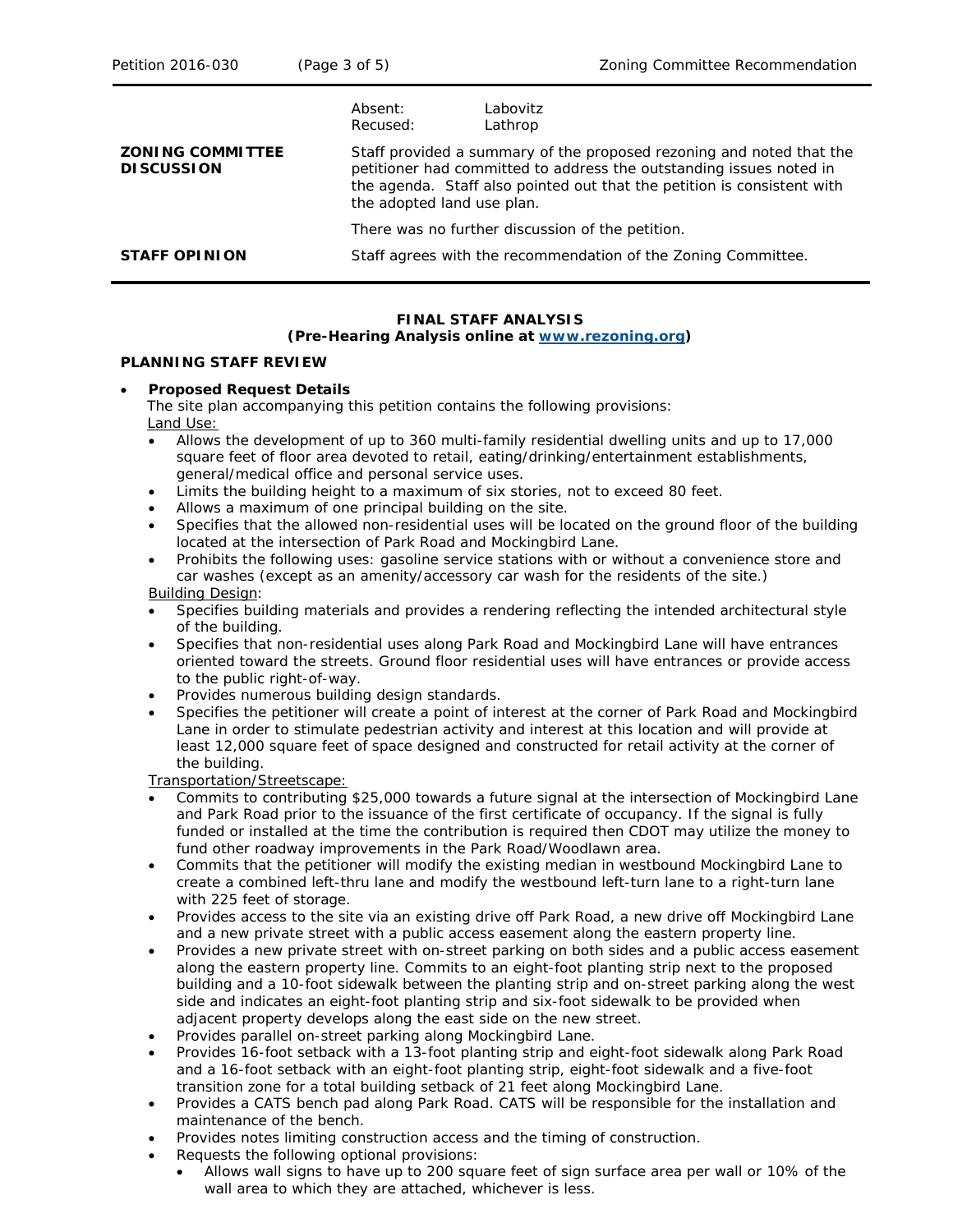- Allows one detached ground mounted sign per street front with a maximum height of 12 feet and containing up to 100 square feet of sign area.
- To not require doorways to be recessed into the face of the building when the width of the sidewalk is at least ten feet.
- To not require surface/structured parking areas, outdoor dining areas, and loading dock areas to be counted as part of the allowed gross floor area maximum.
- Allows the use of a "green screen" or other treatments as approved by the Planning Department to meet the screening requirements of the Ordinance for surface parking areas.
- To not require screening between the existing shared parking areas as generally depicted on the schematic site plan.

### • **Public Plans and Policies**

- *The Park Woodlawn Area Plan (2013)* recommends the subject property for a mix of uses (residential, office, and/or retail) in a walkable pedestrian form.
- *General Development Policies-Environment:* The petition supports the *General Development Policies-Environment* by redeveloping an existing site in a developed area identified as an Activity Center, thereby minimizing further environmental impacts while accommodating growth

### • **TRANSPORTATION CONSIDERATIONS**

This site is located within a Mixed Use Activity Center. Generally CDOT supports greater density in Mixed Use Activity Centers since the mixture of uses yields shorter vehicle trip lengths that are less impactful than accommodating the same uses spread over greater distances. Further, if the design of the development sites can be done with safe, comfortable, and convenient facilities for pedestrians and cyclists, the rate of automobile usage per square foot of development can be reduced.

The Park Woodlawn Activity Center experiences congestion today, mostly concentrated along Park Road at its intersection with Woodlawn Road. Therefore, the primary transportation goals for this site are to a) mitigate impacts of traffic by the development where possible, and b) improve street connectivity to provide more route choices and improve pedestrian and bicycle access. This rezoning proposal addresses these goals through the following improvements:

- \$25,000 towards a future signal at Park Rd. and Mockingbird Lane
- Modifications to the eastern leg of this same intersection to accommodate turn lanes for the future signal
- Internal streets that will setup connectivity opportunities now and in the future for vehicles and pedestrians
- Installation of eight-foot sidewalks along Park Rd.
- **Vehicle Trip Generation:**

Existing Use: 800 trips per day (53,000 square foot office) Current Zoning: The existing zoning allows a wide variety of uses and land use intensities; therefore, trip generation under the current entitlements cannot be determined. Proposed Zoning: 3,900 trips per day (360 apartments and 17,000 square feet of retail).

### **DEPARTMENT COMMENTS** (see full department reports online)

- **Charlotte Area Transit System:** No issues.
- **Charlotte Department of Neighborhood & Business Services:** No issues.
- **Charlotte Fire Department:** No comments received.
- **Charlotte-Mecklenburg Schools:** The development allowed under the existing zoning would generate 22 students, while the development allowed under the proposed zoning will produce 50 students. Therefore, the net change in the number of students generated from existing zoning to proposed zoning is 28 students. The proposed development is projected to increase the school utilization (without mobile classroom units) over the existing conditions as follows:
	- Selwyn Elementary from 170% to 176%
	- Alexander Graham Middle from 112% to 114%
	- Myers Park High from 115% to 116%.
- **Charlotte-Mecklenburg Storm Water Services:** No issues.
- **Charlotte Water:** See Advisory Comments, Note 1.
- **Engineering and Property Management:** See Advisory Comments, Note 2.
- **Mecklenburg County Land Use and Environmental Services Agency:** No comments received.
- **Mecklenburg County Parks and Recreation Department:** No issues.